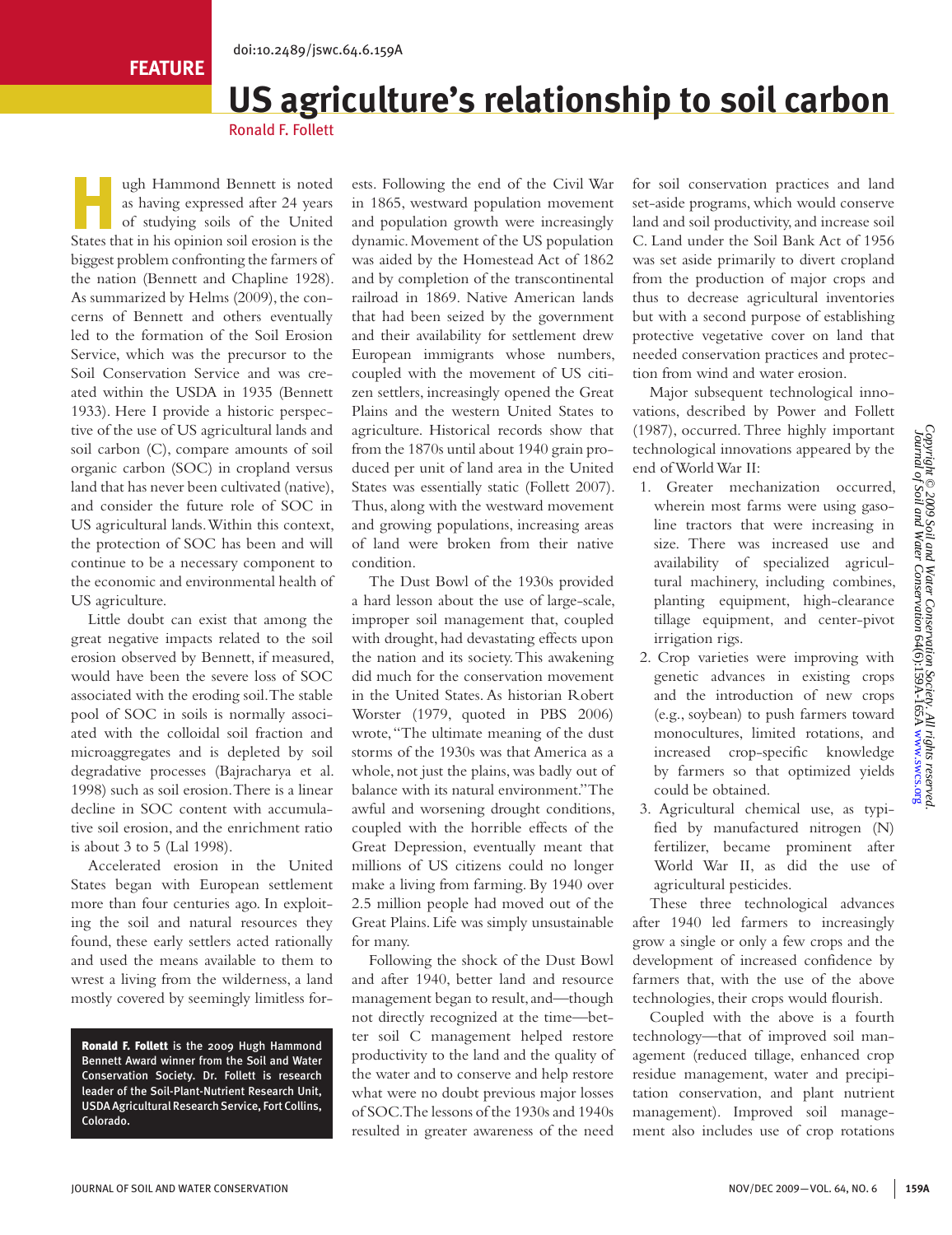and cover crops. The various management components of this fourth technology have now become instrumental to decreasing soil erosion and protecting and restoring SOC.

## **Conservation Programs**

The Soil Bank Program was enacted in 1956 and consisted of two parts: an acreage reserve and a conservation reserve. In 1957, 8.7 Mha (21.4 million ac) of land were in the acreage reserve (Rasmussen et al. 1976), but Congress ended the program in 1958 (USDA Soil Conservation Service 1985). Through 1957, 2.63 Mha (6.5 million ac) were enrolled as part of its conservation reserve program (USDA Agricultural Research Service 1958). During its 10-year life, the Soil Bank Program diverted 11.5 Mha (28.4 million ac) to conservation practices (Economic Research Service 1963) (figure 1).

The Soil Bank Program was followed by two-similar long-term contract programs: the Cropland Conservation Program, authorized in 1962, and the Cropland Adjustment Program, enacted in 1965. The Agricultural Act of 1970 as part of a three-year program required farmers to keep a certain percentage of their land under conservation practices, and they could grow whatever they wanted on the rest of their land. However, by 1973 the demand for American farm products and their export was high because of diminished world grain stocks and worldwide inflation. Export demand and subsidies, devaluation of the US dollar, and the rise in farm commodity prices liquidated the stocks built up under previous price support programs (Rasmussen et al. 1976). With encouragement of USDA policy makers, US producers planted crops on marginal cropland and broke out and planted range and pasture lands. The Agricultural and Consumer Protection Act of 1973 placed emphasis on production to respond to "ever-growing world-wide demand for food and fiber" (USDA Soil Conservation Service 1985). Amazingly, by 1973 all USDA-subsidized croplandretirement programs were suspended and the conservation lessons of the 1930s appeared to have been forgotten. These activities continued until the early 1980s,

# Figure 1





when overproduction and a stronger US dollar depressed prices and caused farm income to fall to its lowest level since the 1930s. Concurrent with the falling of farm income, acreage of idle lands also increased throughout the early 1980s (figure 1).

The National Resources Inventory in 1972 along with reports by the General Accounting Office indicated that unsustainable levels of annual soil losses were occurring (USDA Soil Conservation Service 1985). Implementation of the Soil and Water Conservation Act (RCA) of 1977 resulted in the collection of data showing that soil erosion and concurrent losses of soil organic matter (SOM) had increased to levels that were perhaps worse than those during the Dust Bowl years of the 1930s and that few enduring resource conservation benefits remained (Berg 1994). Soils once adequately treated or retired from cultivation had been tilled and planted to annual crops. The lesson from the 1970s was that there is a strong need for responsible soil-conservation policies at the national level and that the suspension of government programs supportive to conservation and reduced soil degradation had resulted in the rapid loss of the economic and societal benefits of soil C that had been accumulated under the Soil Bank Program.

Continued recognition of the adverse impacts of ongoing soil erosion resulted in key additional legislative authority being placed into the 1985 farm bill to implement a nationwide Conservation Reserve Program (CRP). Since then, idle cropland area has decreased and especially during the latter part of the 1990s acreages of land placed in the CRP have grown substantially (figure 1). As a result, the nearly 12.4 million ha (30.6 million ac) of land in CRP has exceeded the previous 11.5 Mha (28.4 million ac) that were in the Soil Bank Program (USDA National Agricultural Statistics Service 2008). Land placed in the CRP has been shown capable of sequestering millions of tons of SOC (Follett et al. 2001). The CRP explicitly identifies soil C sequestration as a factor for enrollment selection in the Environmental Benefits Index (EBI). However, SOC sequestration is a subcategory criterion factor under the "Air Quality Benefits from Reduced Wind Erosion" category of the EBI. Because enhanced soil C stocks have multiple benefits, SOC sequestration could be included in virtually all the EBI categories as a criterion or could constitute its own criterion for the EBI.

Highly important to the future is recognition that current CRP contracts will be expiring. Multiple benefits obtained from the CRP, including sequestered SOC,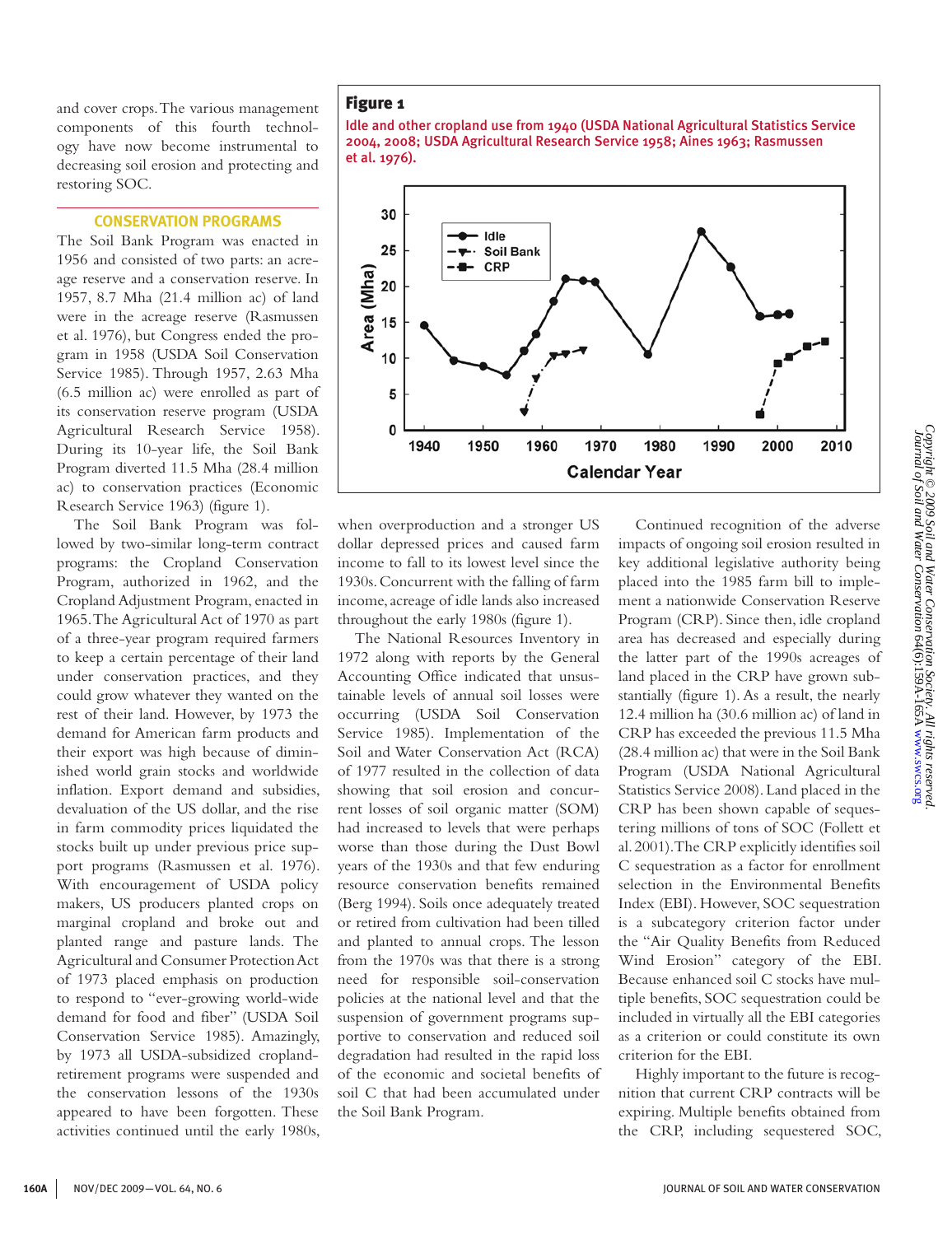resulted from a very large investment of taxpayer funds over nearly 20 years. Accumulated benefits from CRP have not been adequately measured. Neither is it fully understood whether the lands under expiring CRP contracts will be adequately treated if they again are tilled and planted to annual crops. Lessons from the 1970s need not be repeated since newer technologies are feasible (Follett et al. 2009b). Responsible soil-conserving government programs and policies at the national level need to continue to support conservation and to protect economic and societal benefits, including those accumulated under the CRP.

Other USDA programs that encourage SOC sequestration (Follett and Reed forthcoming) include the Environmental Quality Incentives Program (EQIP) established in the 1985 farm bill, which provides financial assistance to producers to install and maintain conservation practices and soil, water, and natural resource enhancing practices on productive agricultural lands and systems, including grassland, rangeland, pasture land, and lands used for livestock production. Locally identified problems are specifically targeted by EQIP, and water quality objectives are given priority. In addition, the voluntary Conservation Innovation Grants (CIG) program awards EQIP funds and technical assistance to promote conservation and soil enhancement practices—including soil C sequestration—on private working lands, cropland, grassland, prairie land, improved pasture, and rangeland.

The recently enacted Food, Conservation and Energy Act of 2008 i.e., the 2008 farm bill—not only contains new programs to help quantify environmental and societal benefits from land improvements and enable agricultural producers to increase soil C, but also reinforces EQIP. The 2008 farm bill also authorizes an Environmental Service Markets (ESM) program within USDA, which explicitly recognizes agriculture's role in providing environmental benefits to society and can help prepare the sector to participate in emerging and existing markets, including carbon markets. The 2008 farm bill updates and extends the Conservation Security Program (CSP), established in

the 2002 farm bill, and renames it the Conservation Stewardship Program. This program encourages comprehensive or systemwide stewardship of working agricultural lands.

Market-based incentives in support of agricultural conservation activities and terrestrial C sequestration on public and private lands can provide income-generation potential to accomplish a suite of environmental, natural resource, and ecosystem benefits enjoyed by society at large as well as the agricultural sector. These activities can potentially enhance SOC sequestration, and the degree to which they occur depends upon both future USDA programs and legislative initiatives. In the 111th US Congress, the leadership in both the House of Representatives and the Senate, with the support from the President, has indicated that passing mandatory legislation to curb US emissions of greenhouse gases to help combat climate change is of high priority. The House has now passed HR 2454 (Waxman-Markey) (US House of Representatives 2009). In the Senate, committees of jurisdiction have begun having hearings on potential legislation, with the Senate's leadership promising floor votes on a bill before year's end. It is widely believed the United States will enact or implement mandatory nationwide greenhouse gas emission reductions policies within 1 to 3 years.

### **Atmospheric Carbon Dioxide**

The literature about climate change largely began in the early 1980s (Ausubel 1983; Lemon 1983; Waggoner 1983) and was accompanied by a broad awakening regarding the implications for US agriculture (Rosenberg 1982, 1988; Adams et al. 1990) and the potential role for soil C (Schlesinger 1986). Linkages between the soil C pool, global C cycle, and soils as a source or sink of atmospheric carbon dioxide  $(CO<sub>2</sub>)$  stimulated early discussions regarding soil management as a possible strategy to reduce greenhouse gases (Dyson 1977; Jenny 1980). In 1990, then USDA Assistant Secretary Hess turned to the Council for Agricultural Science and Technology to ask on behalf of US farmers and foresters:

- What role does agriculture play in having adverse effects upon the climate?
- What should agriculture do to adapt to possible climate change?
- What can agriculture do from a positive standpoint to reduce emissions of greenhouse gases?

A subsequent report to USDA (also distributed to Congress, the United States Environmental Protection Agency, and other agencies) served as a resource for USDA attendees at the United Nations Framework Convention on Climate Change in Rio de Janeiro, Brazil in 1992 (Council for Agricultural Science and Technology 1992). The United States subsequently became a signatory country to the United Nations Framework Convention on Climate Change treaty. Much of the discussion in these early communications concerned the potential of agricultural systems to sequester C, and thereby to help remove some of the presently most abundant greenhouse gas,  $CO<sub>2</sub>$ , from Earth's atmosphere.

The problem of mitigating the increase of  $CO<sub>2</sub>$  in the Earth's atmosphere remains one of the most pressing modern-day environmental issues (Intergovernmental Panel on Climate Change 2007). The change in atmospheric  $CO<sub>2</sub>$  from pre-industrial levels of 280 ppm to over 386 ppm today is creating concern about managing future increases in  $CO<sub>2</sub>$  and its effect on increasing atmospheric temperatures and changing weather patterns.  $CO<sub>2</sub>$  is an important greenhouse gas that is exchanged in consequential amounts between terrestrial soil C pools and the atmosphere.

The exchange of  $CO<sub>2</sub>$  from the atmosphere into stable C in the soil can sequester  $CO<sub>2</sub>$ , and the overall balance of this exchange constitutes the net  $CO<sub>2</sub>$  flux of a crop production system. The effect of management on net  $CO<sub>2</sub>$  emission needs to be weighed against the impact of these changes on system productivity to determine the most desirable management options. Field quantification regarding the effects of management on net  $CO<sub>2</sub>$  emission (i.e., the net change of SOC stocks) is needed across a wide range of soils and agroecosystems so that biogeochemical models can be improved to permit accu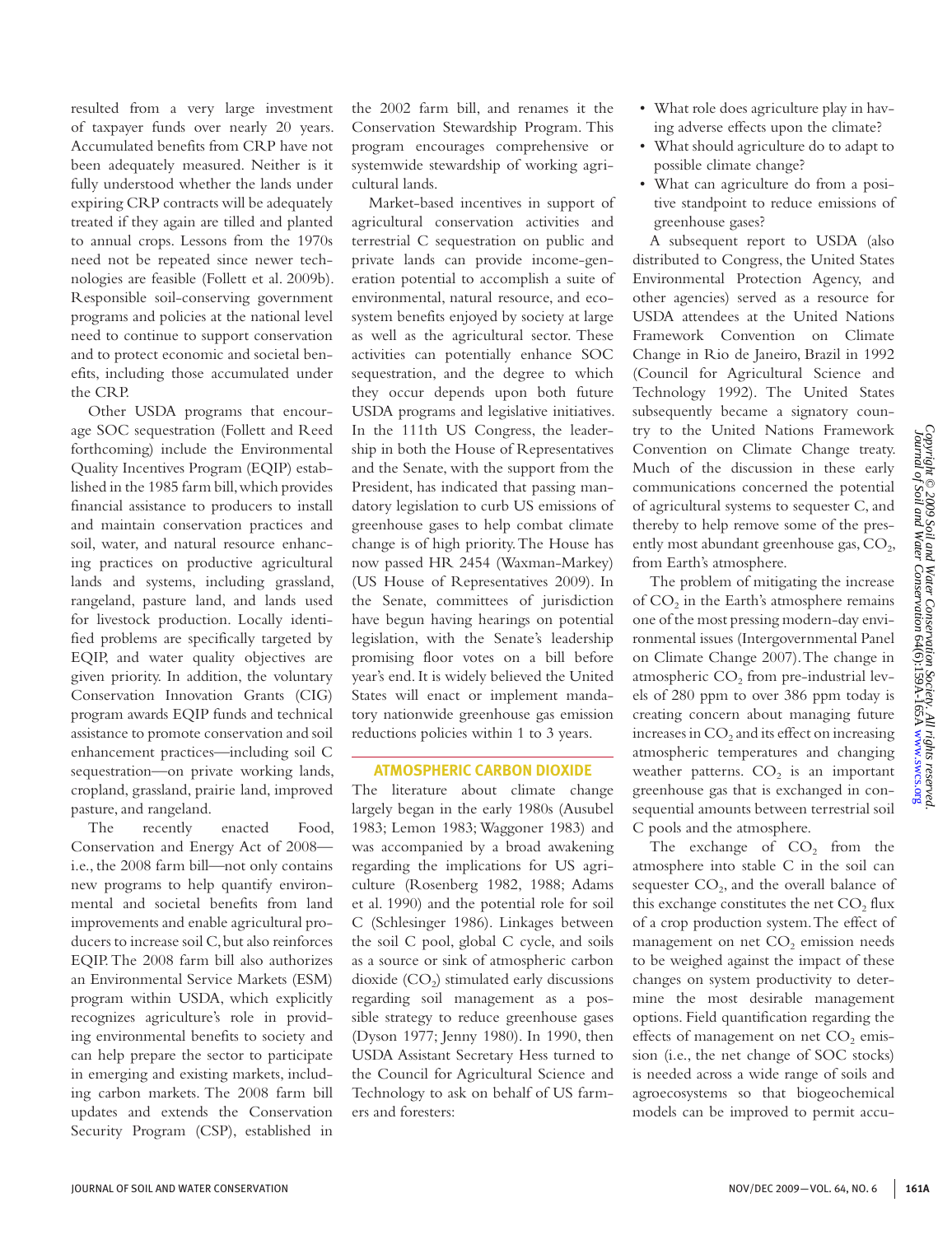rate description of the impact of changes at field to regional scales.

### **Soil Organic Carbon**

Within the United States, numerous ecosystems contribute to the exchange of atmosphere  $CO<sub>2</sub>-C$  and the SOC in the soil. Land area of the United States is about 930 Mha (2.3 billion ac), with about 263 Mha (650 million ac) as forestlands and another 237 Mha (586 million ac) of grasslands, pastures, and croplands (Lubowski et al. 2006). In this context, the USDA National Agricultural Statistics Service (2008) reports about 138 Mha (340 million ac) of cropland are used for crops. The area enrolled in CRP reached 12.4 Mha (30.6 million ac) in 2008 (figure 1) (USDA National Agricultural Statistics Service 2008). In one of a few regional experimental studies (across a 13-state region), Follett et al. (2001) reported that cropped lands planted to grass cover under the CRP sequestered SOC at a rate of 5.1 Mg C  $y^{-1}$  (5.62 tn  $yr^{-1}$ ) in the 0 to 20 cm (0 to 7.9 in) depth across the 5.6 Mha (13.8 million ac) represented in the study. Though impressive, the reported sequestration of SOC across the 13 states likely only represented replacement of part of the native SOC lost during a long period of cropping.

Follett et al. (2009a) extended the original sampling and reported on 67 sets of data representing 9 Mha (22.2 million ac) of native, cropped, and revegetated treatments throughout the United States (figure 2). The extensive survey provided much interesting information, but to use the data to estimate the equivalent amount of CO<sub>2</sub> represented by the observed differences, the data needed to be area-weighted and statistically analyzed.

Figure 3(a) shows the area-weighted means of SOC as kg SOC ha per 10 cm for the 9 Mha (22.2 million ac) represented by 21 soil series at the sampling sites shown in figure 2. On an areaweighted basis, 131,890 and 98,470 kg SOC ha<sup>-1</sup> (117,670 and 87,850 lb SOC  $ac^{-1}$ ) were found in the top 100 cm (39.4) in) of the native and cropped sites, respectively. Figure 3(b) shows the difference by depth increment between the areaweighed means for the two land uses. The

## Figure 2

Coterminous US map showing location of soil organic carbon sampling sites (Soil Survey Division, USDA Natural Resources Conservation Service).



vertical axes on the graphs show the mean of each depth increment that was sampled. Thus, the  $0$  to  $10$  cm  $(0$  to  $3.9$  in) depth increment is represented by a point at  $-5$ cm (–2.0 in), the 10 to 20 cm (3.9 to 7.9 in) depth increment by a point at  $-15$  cm  $(-5.9 \text{ in})$ , and on down to the 60 to 100 cm (23.6 to 39.4 in) depth being represented at a point at  $-80$  cm  $(-31.5 \text{ in})$ , but as with the 30 to 60 cm (11.8 to 23.6 in) depth, representing mass of SOC per 10 cm (3.9 in) depth units within the 60 to 100 cm (23.6 to 39.4 in) depth increment and likewise for the 60 to 100 cm (23.6 to 39.4 in) depth increment. The difference in SOC between the native sites and cropped sites (figure 3[b]) was significantly different from zero at the 0 to 10 cm (0 to 3.9 in) and 20 to 30 cm (7.9 to 11.8 in) (Pr  $> t = 0.001$ ), the 10 to 20 cm (3.9) to 11.8 in) ( $Pr > t = 0.01$ ), and the 30 to 60 cm (11.8 to 23.6 in) (Pr  $> t = 0.05$ ) depths, respectively. The difference in SOC between native minus cropped land for the 60 to 100 cm (23.6 to 39.4 in) depth was not significant.

The area-weighted data in figure 3 are for the  $\sim$ 9 Mha (22.2 million ac) represented and show that 28% and 23% of the SOC from the entire 100 cm (39.4 in) profile are within the 0 to 10 cm (0 to 3.9 in) depth increment of the native and cropped land use, respectively (figure 3[a]). Corresponding values for the 0 to 20 (0 to 7.9 in) and 0 to 30 cm (0 to 11.8 in) depths were 44% and 39% for the native and cropped land uses and 59% and 53% for the cropped land uses, respectively. However, when the metric of the "native minus cropped" is used to evaluate the area weighted loss of SOC from the 0 to 100 cm (0 to 39.4 in) depth, 43%, 58%, and 75% of the total loss is from the 0 to 10 cm (0 to 3.9 in), 0 to 20 cm (0 to 7.9 in), and 0 to 30 cm (0 to 11.8 in) depths, respectively, with the remaining 25% being from within the 30 and 100 cm (11.8 to 39.4 in) depth. These cumulative values support reports of soils research data on changes in SOC that occur within the top 30 cm (11.8 in). These data also emphasize the importance of improved soil management that controls soil erosion and protects the valuable topsoil and its associated SOC, nutrients, and other associated soil quality factors.

The observed area-weighted average decrease of SOC within the 0 to 10 cm (0 to 3.9 inch) depth (native minus cropped) observed was  $14,320 \text{ kg } \text{ha}^{-1}$  (12,780 lb)  $ac^{-1}$ ), a loss that when multiplied by the 9 Mha (22.2 million ac) of land area represented is equivalent to a difference of 1.3 Tg (1.43 million tn) SOC. The weighted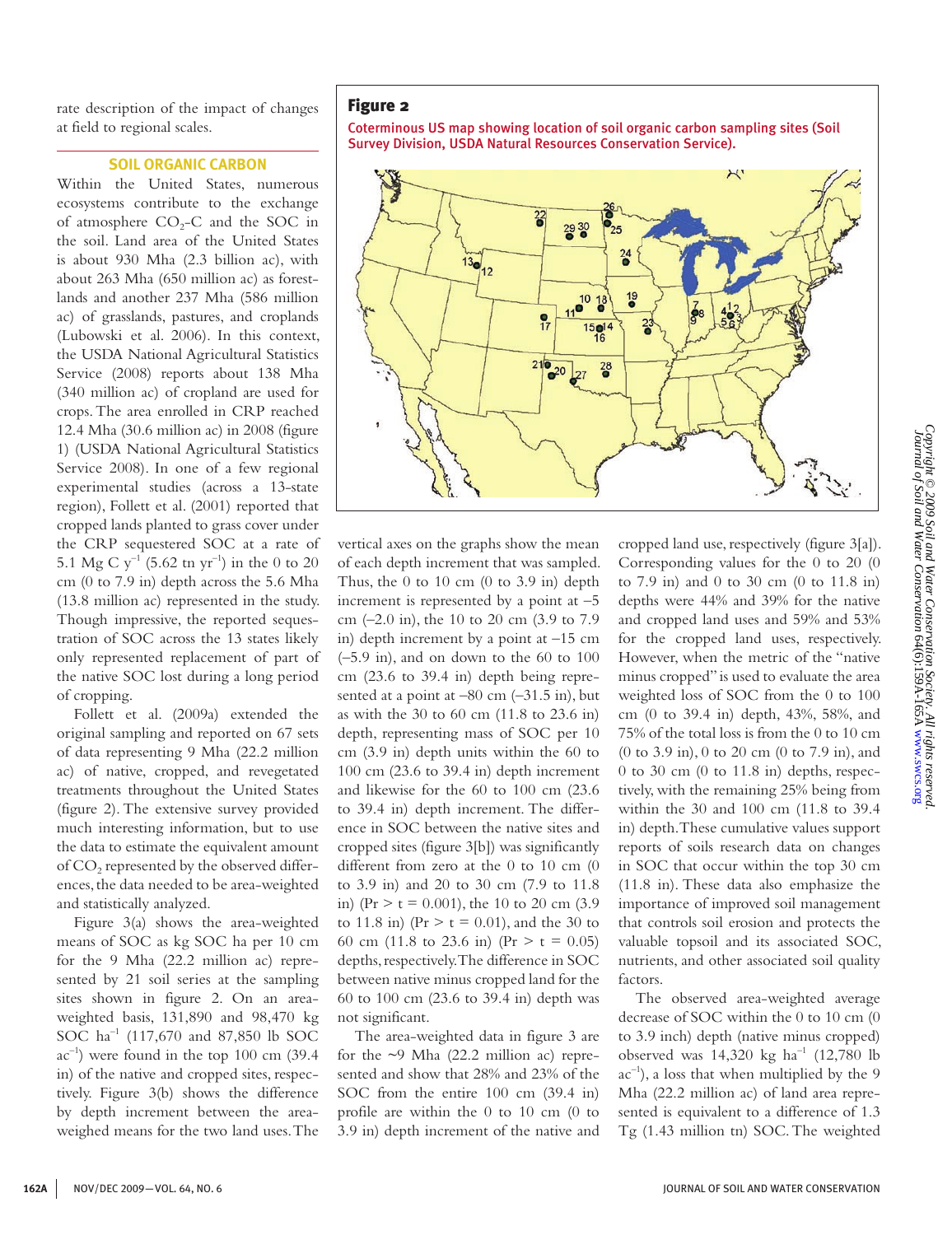

average decrease within the 0 to 100 cm (0 to 39.4 in) depth was 33,430 kg SOC ha<sup>-1</sup> (29,825 lb SOC ac<sup>-1</sup>), or equivalent to 3.0 Tg (3.31 million tn) SOC across 9 Mha (22.2 million ac) (table 1). The 9 Mha (22.2 million ac) represented by the soil series sampled in this study is ~6.5% of the 137.6 Mha (340 million ac) of cropland used for crops in the United States (USDA National Agricultural Statistics Service 2008).

If similar differences exist between native versus cropped land across the entire 137.6 Mha (340 million ac) of US cropland, total SOC loss would be equivalent to as much as  $46 \text{ Tg}$  (0.05 Pg; 50.7 million

tn) SOC, or potentially equivalent to 170 Tg  $(0.17 \text{Pg}; 187.4 \text{ million} \text{tn}) \text{CO}_2$ . There is no apparent way to determine rate at which net amounts of SOC were lost (or gained) since measured differences were accumulated over many decades. Neither is it possible to know how much of the net decrease in SOC resulted from its release into the atmosphere as  $CO<sub>2</sub>$ . Because of the dynamic exchange of C between the soil, the atmosphere, and potentially across the landscape, both losses and gains within specific sites occur over time as a result of the emission of  $CO<sub>2</sub>$ , sequestration of atmospheric  $CO<sub>2</sub>$  where it becomes part of the SOM pool, potential additional losses or gains from soil erosion or deposition processes, and possible leaching of dissolved organic carbon. Regardless, and to provide a perspective, the difference reported here between native and cropped soil data amount to 170.5 Tg (187 million tn) difference in  $CO<sub>2</sub>$  equivalents, an amount that is important because such an amount can help provide a reservoir within which SOC can be re-sequestered and contribute to the 32.2 Tg (35.5 million tn)  $CO_2$  y<sup>-1</sup> offset reported in recent greenhouse gas inventories for US cropland soils (USDA 2008).

# **A Future Role for Soil Organic Carbon**

The loss of SOC during the 1930s, though much less recognized than loss of the topsoil, was a critical contributor to the devastation of the livelihoods for millions of families during that period of time. The importance of SOM has been recognized by farmers and land managers of soil productivity ever since the beginning of settled agriculture some eight thousand years or more ago. Soil is composed of many components including residual mineral matter from rock weathering, living organisms, the soil organic matter or humus that results from the decay of dead plants, water, and air. The interaction of a soil's components all contribute to its productivity, with perhaps SOC serving as a measure of how well a soil can serve the various present needs required of it by humans.

The contemporary needs for measuring SOC is still focused on agronomic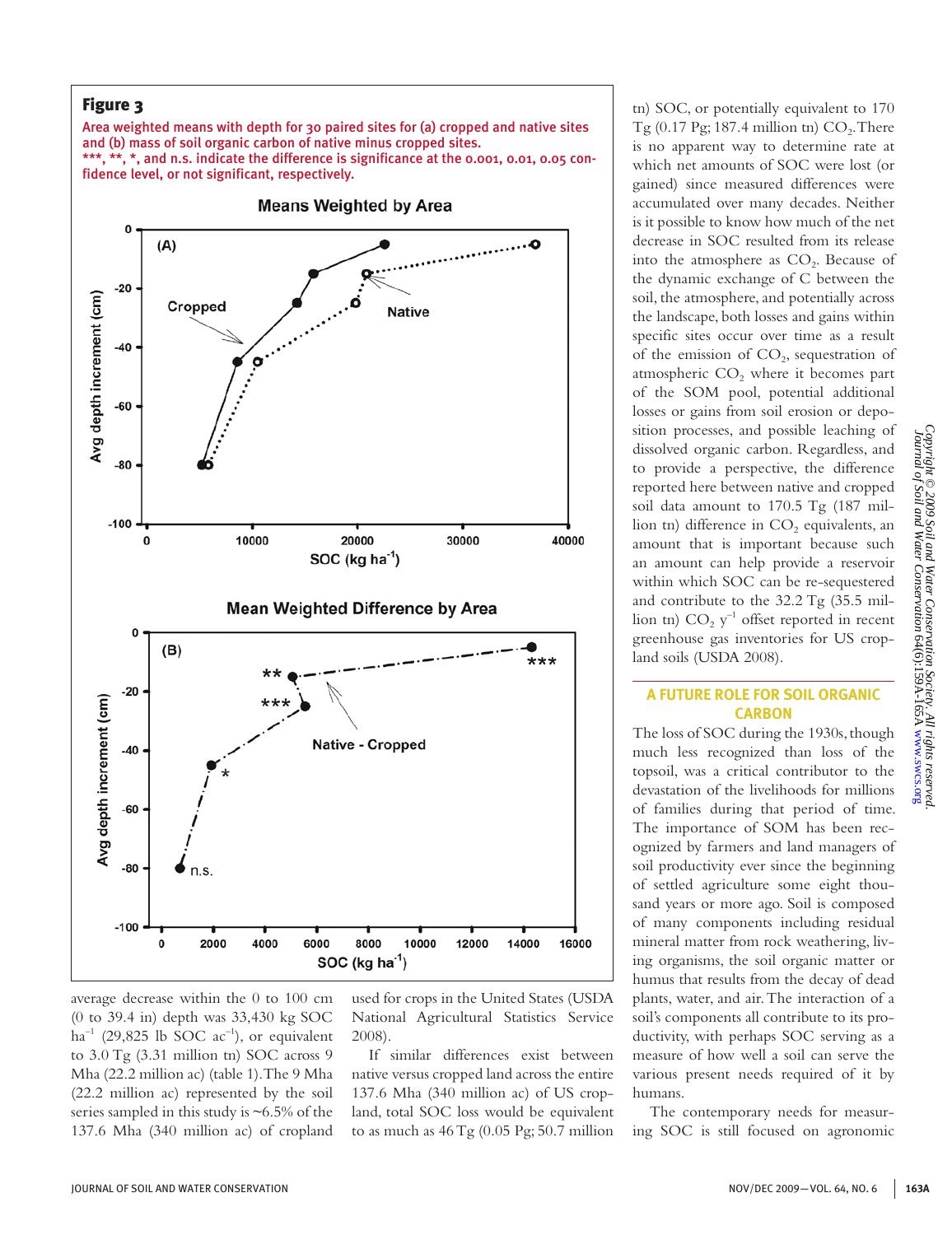# Table 1

| Area-weighted Tg soil organic carbon in 9 Mha of land under native vegetation, |
|--------------------------------------------------------------------------------|
| cropped, and difference (native – cropped) and the standard errors for each.   |
|                                                                                |

|                               | Tg soil organic carbon |                  |                |                   |                  |                     |
|-------------------------------|------------------------|------------------|----------------|-------------------|------------------|---------------------|
| Depth (cm)                    | <b>Native</b>          | <b>SE</b> native | <b>Cropped</b> | <b>SE</b> cropped | Native - cropped | SE native - cropped |
| 0 to 10                       | 3.32                   | 0.24             | 2.03           | 0.24              | 1.29             | 0.28                |
| 10 to 20                      | 1.87                   | 0.17             | 1.42           | 0.17              | 0.45             | 0.16                |
| 20 to 30                      | 1.78                   | 0.17             | 1.28           | 0.17              | 0.50             | 0.14                |
| 30 to 60                      | 2.83                   | 0.22             | 2.31           | 0.22              | 0.52             | 0.24                |
| 60 to 100                     | 2.10                   | 0.19             | 1.88           | 0.19              | 0.22             | 0.18                |
| 0 to 100                      | 11.90                  | 0.20             | 8.90           | 0.20              | 3.00             | 0.40                |
| Note: $SE = standard error$ . |                        |                  |                |                   |                  |                     |

or biomass production and soil fertility. Managing the SOC pool for immediate needs is based on enhancing agronomic production through alteration of the rate of SOM mineralization to release essential plant nutrients. Focusing primarily on seasonal crop production may accentuate higher microbial activity and associated emissions of  $CO<sub>2</sub>$  and other greenhouse gases with a positive feedback on climate change. Thus, the environmental impact may be negative in terms of climate change, soil degradation, and water pollution. Depletion of the SOC pool may adversely affect soil quality by decreasing soil aggregate stability and lowering soil water retention and transmission.

There is increasing recognition of numerous ecosystem services that soils and SOC provide. Included is climate change mitigation through offsetting of carbon emissions resulting from fossil fuel combustion and other anthropogenic activities. While agronomic or biomass production and food security remain important, environmental issues and ecosystem services are recognized to a greater degree now

than previously as important national and global issues.

The need to continuously use the soil and the need to sustainably manage it has been and in the future will be increasingly necessary to meet the needs of present and future populations. Parametric measures of soil C sequestration for immediate needs versus future demands (Lal and Follett 2009) with the overall goals of SOC management in the future will need to be much more focused on long-term sustainability rather than short-term agronomic gains (table 2). Rather than the mineralization or/and depletion of the SOM pool and release of nutrients, there will be the need to increase humification and accretion of the SOC pool, including the immobilization of nutrients and synthesis of organo-mineral complexes. The net result of this strategy can be the creation of a negative feedback on  $CO<sub>2</sub>$  emission, along with restoration of soil quality and enhancement of ecosystem services with large and critically important environmental benefits.

# Table 2

#### Soil carbon sequestration for immediate needs versus future demands (Lal and Follett 2009).

| <b>Parameter</b>       | Immediate needs      | <b>Future demands</b>       |
|------------------------|----------------------|-----------------------------|
| Production             | Immediate gains      | Sustainability              |
| Processes              | Mineralization       | Humification                |
| Transformation         | Release of nutrients | Immobilization of nutrients |
| Microbial activity     | High                 | Low                         |
| Feedback               | Positive             | Negative                    |
| Soil quality           | Degradative          | Restorative                 |
| Environmental benefits | None and low         | High and substantial        |

#### **References**

- Adams, R.M., C. Rosenzweig, R.M. Pearl, J.T. Ritchie, B.A. McCarl, J.D. Glyer, R.B. Curry, J.W. Jones, K.J. Boote, and L.H. Allen Jr. 1990. Global climate change and U.S. Agriculture. Nature 345:219-224.
- Aines, R.O. 1963. Release of Land from Conservation Reserve Contracts. Research Report No. 34. Washington, DC: USDA Economic Research Service.
- Ausubel, J.H. 1983. Historical note. *In* Changing Climate, 153-185. Washington, DC: National Academy Press.
- Bajracharya, R.M., R. Lal, and J.M. Kimble. 1998. Soil organic carbon distribution in aggregates and primary fractions as influenced by erosion phases and landscape position. *In* Soil Processes and the Carbon Cycle, ed. R. Lal, J.M. Kimble, R.F. Follett, and B.A. Stewart, 353-367. Boca Raton, FL: CRC Press.
- Bennett, H.H. 1933. Letter to Harold Ickes, September 18, 1933. File 1-275 Soil Erosion, Central Classified Files, Record Group 48. College Park, MD: National Archives and Records Administration.
- Bennett, H.H., and W.R. Chapline. 1928. Soil Erosion: A National Menace. USDA Circular 33. Washington, DC: US Government Printing Office.
- Berg, N.A. 1994. The genesis of the CRP. *In* When Conservation Reserve Program Contracts Expire: The Policy Options, 7-12. Conference Proceedings, Arlington, Virginia, February 10-11, 1994. Ankeny, IA: Soil and Water Conservation Society.
- Council for Agricultural Science and Technology. 1992. Preparing U.S. Agriculture for Global Climate Change. Report 119. Ames, IA: Council for Agricultural Science and Technology.
- Dyson, F.J. 1977. Can we control the carbon dioxide in the atmosphere? Energy 2(74):96-103.
- Follett, R.F. 2007. Economic and societal benefits of soil carbon management: Cropland and grazing land systems. *In* Soil Carbon Management: Economic, Environmental, and Societal Benefits, ed. J.M. Kimble, C.W. Rice, D.R. Reed, S. Mooney, R.F. Follett and R. Lal, 99-128. Boca Raton, FL: CRC Press.
- Follett, R.F., J.M. Kimble, E.G. Pruessner, S. Samson-Liebig, and S. Waltman. 2009a. Soil organic C stocks with depth and land use at various U.S. sites. *In* Soil Carbon Sequestration and the Greenhouse Effect, 2nd ed., ed. R. Lal and R.F. Follett, 29-46. SSSA Special Publication 57. Madison, WI: Soil Science Society of America.